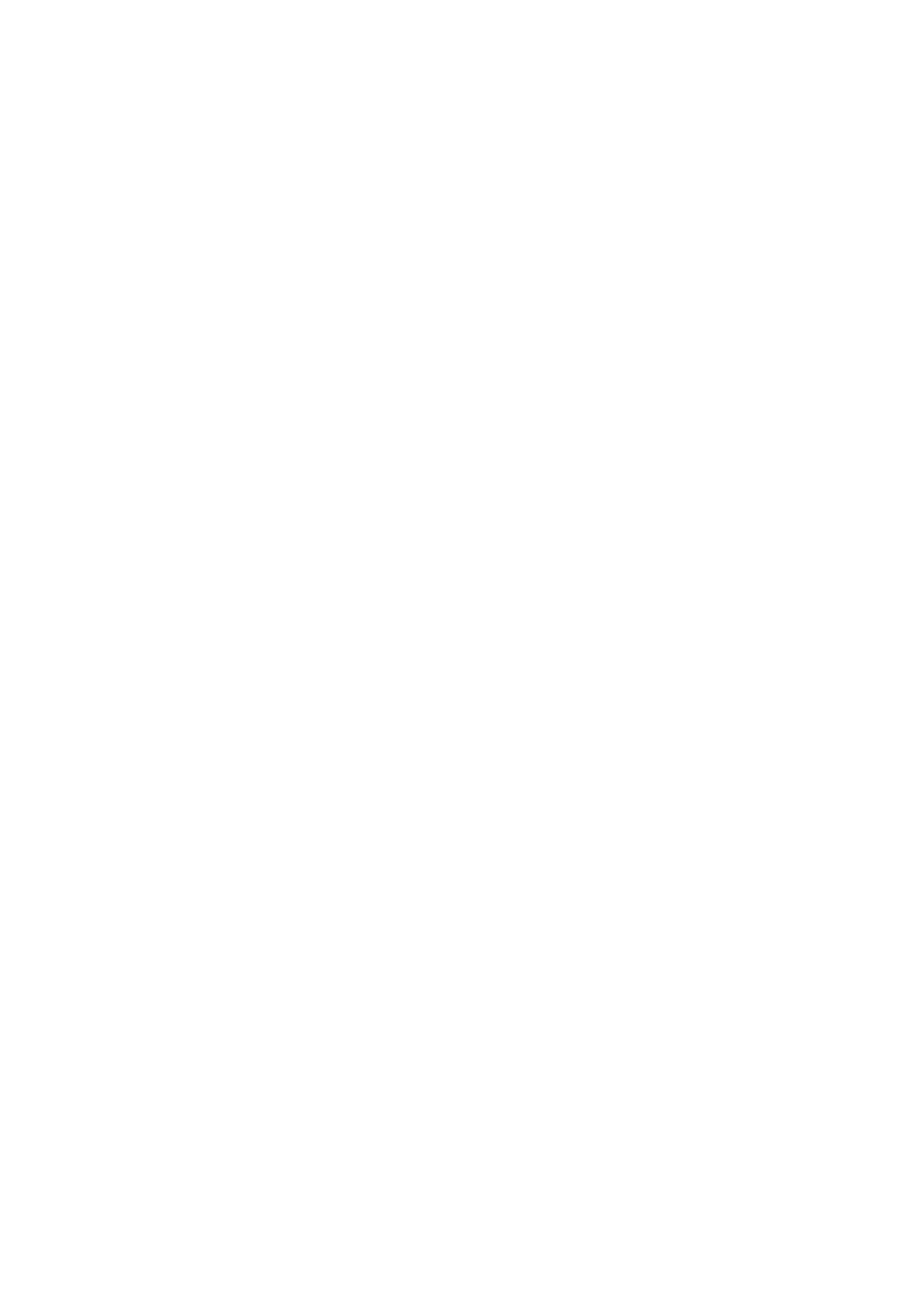#### **Passer river**

**SUN 29 MAY 2022** 10:00 **Start Time** End Time 14:05

#### ICF World Ranking Slalom & European Open Canoe Cup **Meran**

**Men's Kayak** 

# **Final Results List**

| Rank | <b>Bib</b><br>No. | <b>Name</b>               | Ctry       | Time   | <b>Penalty</b><br><b>Seconds</b> | <b>Total Time</b> | <b>Behind</b> |
|------|-------------------|---------------------------|------------|--------|----------------------------------|-------------------|---------------|
| 51   | 94                | <b>KAUL Marlon</b>        | <b>GER</b> | 107.06 | 8                                | 115.06            | $+27.25$      |
| 52   | 130               | <b>ROSENFELD Lukas</b>    | <b>GER</b> | 113.62 | $\overline{c}$                   | 115.62            | $+27.81$      |
| 53   | 111               | <b>GOMPEL Eliot</b>       | <b>FRA</b> | 113.66 | 2                                | 115.66            | $+27.85$      |
| 54   | 107               | <b>ROMANO Dario</b>       | <b>ITA</b> | 117.00 | 0                                | 117.00            | $+29.19$      |
| 55   | 112               | <b>PAVSIC Domen</b>       | <b>SLO</b> | 109.14 | 8                                | 117.14            | $+29.33$      |
| 56   | 89                | <b>ARMIC Anej</b>         | <b>SLO</b> | 124.87 | 6                                | 130.87            | $+43.06$      |
| 57   | 86                | <b>KAPLAN Liam</b>        | <b>ITA</b> | 124.52 | 8                                | 132.52            | $+44.71$      |
| 58   | 152               | <b>RIVARD Mael</b>        | CAN        | 85.47  | 50                               | 135.47            | $+47.66$      |
| 59   | 126               | POLETTO Mattia            | <b>ITA</b> | 89.77  | 50                               | 139.77            | $+51.96$      |
| 60   | 101               | <b>MOGGS Benjamin</b>     | <b>FRA</b> | 131.92 | 8                                | 139.92            | $+52.11$      |
| 61   | 138               | <b>CROSBEE Mark</b>       | <b>AUS</b> | 90.04  | 50                               | 140.04            | $+52.23$      |
| 62   | 164               | <b>MUNSCH Manuel</b>      | <b>SUI</b> | 91.23  | 50                               | 141.23            | $+53.42$      |
| 63   | 100               | <b>PISTONI Nicola</b>     | <b>ITA</b> | 100.30 | 50                               | 150.30            | $+62.49$      |
| 64   | 142               | <b>ZIELONKA Mark</b>      | CAN        | 100.65 | 50                               | 150.65            | $+62.84$      |
| 65   | 132               | <b>CARDINI Lorenzo</b>    | <b>ITA</b> | 95.82  | 56                               | 151.82            | $+64.01$      |
| 66   | 99                | <b>ULPMER Matthias</b>    | <b>ITA</b> | 102.25 | 52                               | 154.25            | $+66.44$      |
| 67   | 104               | <b>RIZZIERI Nicola</b>    | <b>ITA</b> | 103.71 | 52                               | 155.71            | $+67.90$      |
| 68   | 113               | <b>CHRISTENSEN Nathan</b> | CAN        | 104.53 | 54                               | 158.53            | $+70.72$      |
| 69   | 108               | <b>KING Anton</b>         | <b>AUS</b> | 110.09 | 54                               | 164.09            | $+76.28$      |
| 70   | 109               | <b>ZIMMERMAN Isaac</b>    | CAN        | 108.39 | 56                               | 164.39            | $+76.58$      |
| 71   | 96                | <b>BENCIOLINI Stefano</b> | <b>ITA</b> | 103.07 | 102                              | 205.07            | $+117.26$     |
|      | 147               | <b>LETTENBAUER Niklas</b> | <b>GER</b> |        |                                  | <b>DNS</b>        |               |
|      | 91                | <b>DRESCHER David</b>     | <b>ITA</b> |        |                                  | <b>DNS</b>        |               |
|      | 102               | <b>MUMELTER Magnus</b>    | <b>ITA</b> |        |                                  | <b>DNS</b>        |               |

Legend:<br>DNS Did Not Start

No.

Report Created SUN 29 MAY 2022 14:38

Number